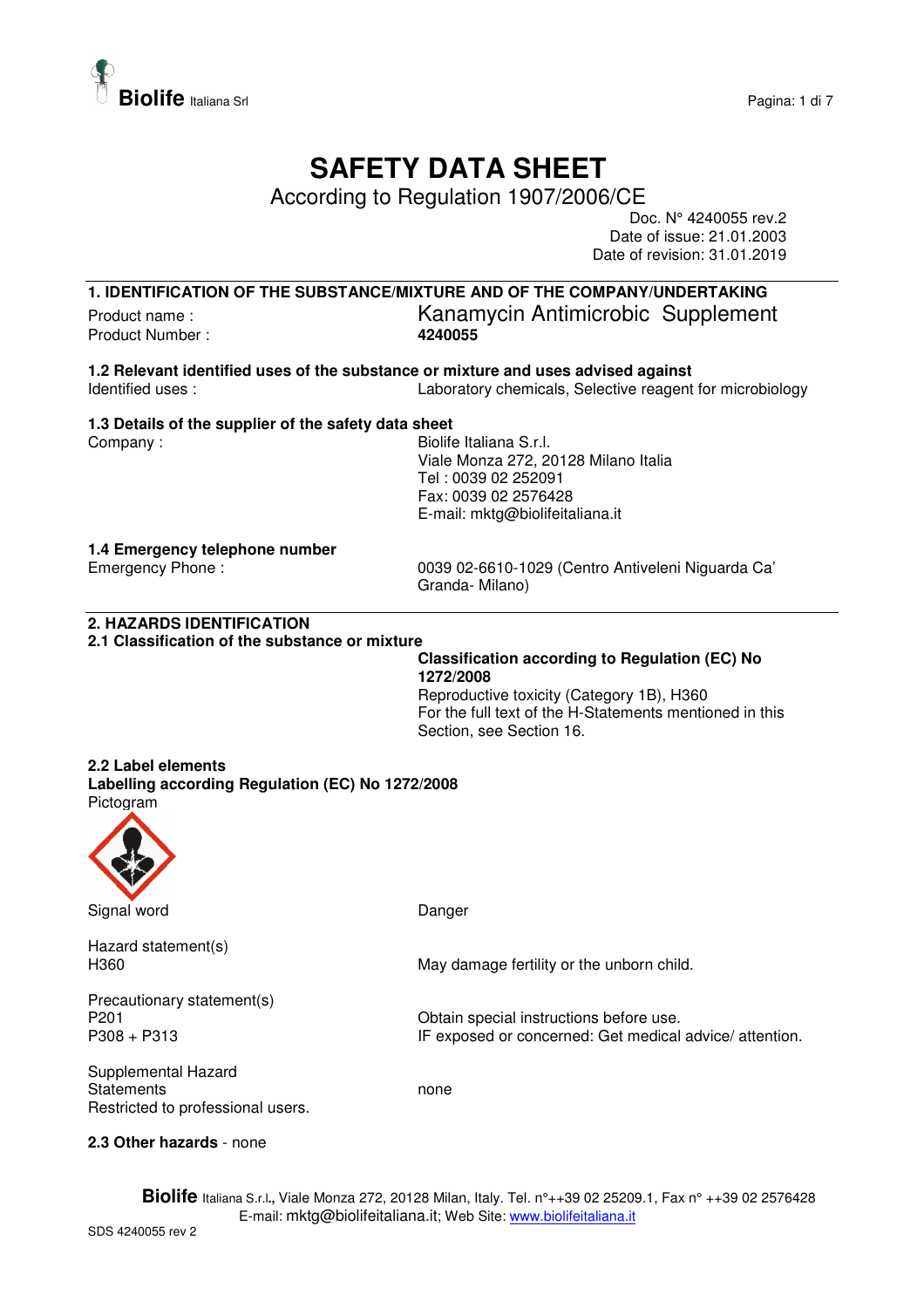

#### **3. COMPOSITION/INFORMATION ON INGREDIENTS 3.2 Mixtures**

#### **Hazardous ingredients according to Regulation (EC) No 1272/2008**

| Component          |            | Classification | Concentration |
|--------------------|------------|----------------|---------------|
| Kanamycin sulphate |            |                |               |
| CAS-No             | 25389-94-0 | Repr. 1B; H360 | $30 - 35%$    |
| CE-No              | 246-933-9  |                |               |

For the full text of the H-Statements mentioned in this Section, see Section 16

| <b>4. FIRST AID MEASURES</b><br>4.1 Description of first aid measures                               |                                                                                                                                                                                                                               |
|-----------------------------------------------------------------------------------------------------|-------------------------------------------------------------------------------------------------------------------------------------------------------------------------------------------------------------------------------|
| <b>General advice</b>                                                                               | Consult a physician. Show this safety data sheet to the<br>doctor in attendance.                                                                                                                                              |
| If inhaled                                                                                          | If breathed in, move person into fresh air. If not breathing,<br>give artificial respiration. Consult a physician.                                                                                                            |
| In case of skin contact                                                                             | Wash off with soap and plenty of water. Consult a physician.                                                                                                                                                                  |
| In case of eye contact                                                                              | Flush eyes with water as a precaution.                                                                                                                                                                                        |
| If swallowed                                                                                        | Never give anything by mouth to an unconscious person.<br>Rinse mouth with water. Consult a physician.                                                                                                                        |
| 4.2 Most important symptoms and effects, both acute and delayed                                     |                                                                                                                                                                                                                               |
|                                                                                                     | The most important known symptoms and effects are<br>described in the labelling (see section 2.2) and/or in<br>section 11                                                                                                     |
| 4.3 Indication of any immediate medical attention and special treatment needed<br>no data available |                                                                                                                                                                                                                               |
| <b>5. FIREFIGHTING MEASURES</b><br>5.1 Extinguishing media                                          |                                                                                                                                                                                                                               |
| Suitable extinguishing media                                                                        | Use water spray, alcohol-resistant foam, dry chemical or<br>carbon dioxide.                                                                                                                                                   |
| 5.2 Special hazards arising from the substance or mixture                                           |                                                                                                                                                                                                                               |
|                                                                                                     | Carbon oxides, nitrogen oxides (NOx), Sulphur oxides                                                                                                                                                                          |
| 5.3 Advice for firefighters                                                                         | Wear self contained breathing apparatus for fire fighting if<br>necessary.                                                                                                                                                    |
| 5.4 Further information                                                                             | no data available                                                                                                                                                                                                             |
| <b>6. ACCIDENTAL RELEASE MEASURES</b>                                                               |                                                                                                                                                                                                                               |
| 6.1 Personal precautions, protective equipment and emergency procedures                             | Wear respiratory protection. Avoid dust formation. Avoid<br>breathing vapours, mist or gas. Ensure adequate ventilation.<br>Evacuate personnel to safe areas. Avoid breathing dust.<br>For personal protection see section 8. |
| <b>6.2 Environmental precautions</b>                                                                | Prevent further leakage or spillage if safe to do so. Do not let<br>product enter drains. Discharge into the environment must<br>be avoided.                                                                                  |
| 6.3 Methods and materials for containment and cleaning up                                           |                                                                                                                                                                                                                               |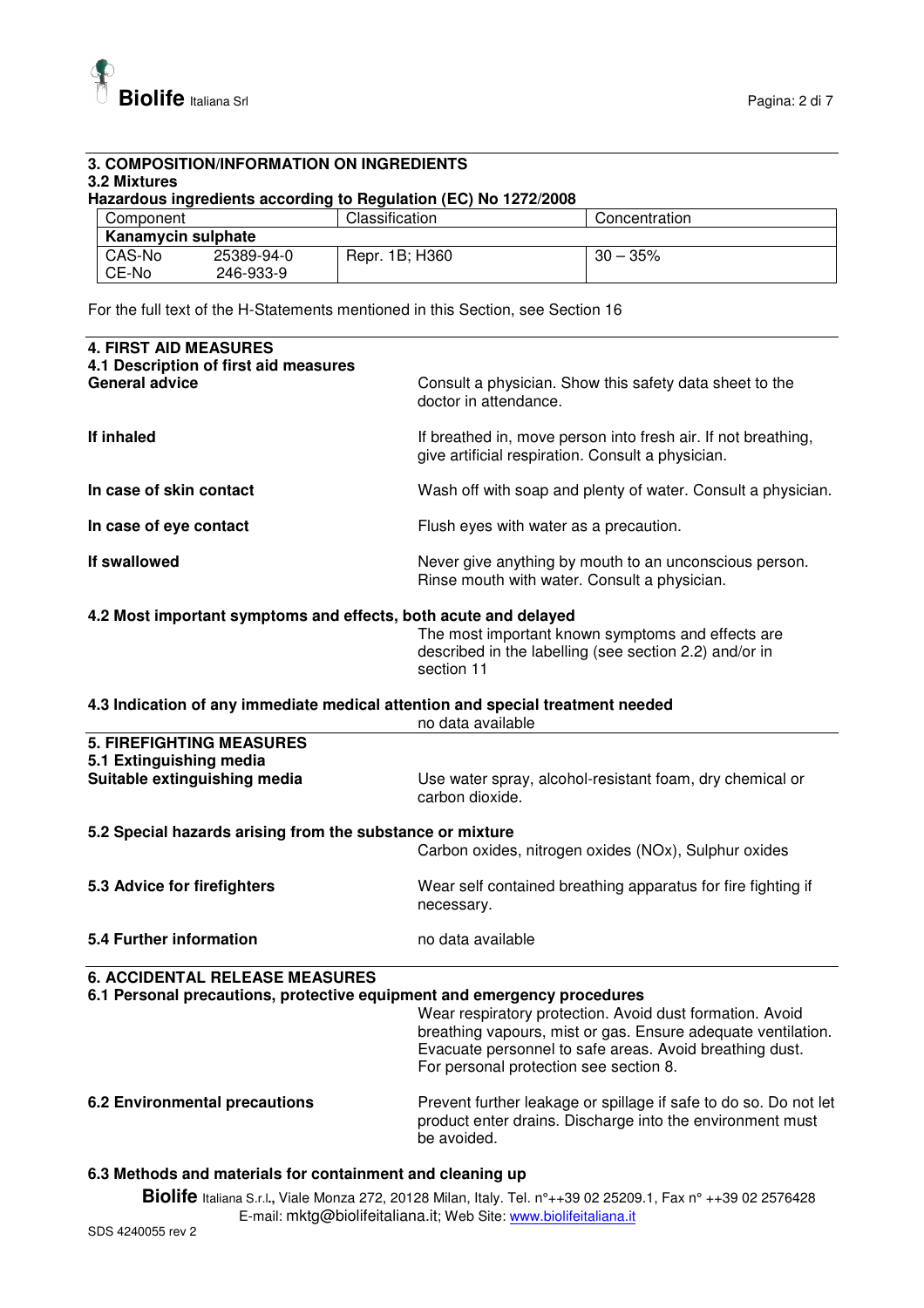

|                                                                                                                    | Pick up and arrange disposal without creating dust. Sweep<br>up and shovel. Keep in suitable, closed containers for<br>disposal.                                                                                                                                                                                                                                                                                                                                          |
|--------------------------------------------------------------------------------------------------------------------|---------------------------------------------------------------------------------------------------------------------------------------------------------------------------------------------------------------------------------------------------------------------------------------------------------------------------------------------------------------------------------------------------------------------------------------------------------------------------|
| 6.4 Reference to other sections                                                                                    | For disposal see section 13.                                                                                                                                                                                                                                                                                                                                                                                                                                              |
| 7. HANDLING AND STORAGE<br>7.1 Precautions for safe handling                                                       | Avoid contact with skin and eyes. Avoid formation of dust<br>and aerosols. Provide appropriate exhaust ventilation at<br>places where dust is formed.<br>For precautions see section 2.2.                                                                                                                                                                                                                                                                                 |
| 7.2 Conditions for safe storage, including any incompatibilities                                                   | Store in cool place. Keep container tightly closed in a dry<br>and well-ventilated place.hygroscopic. For storage refer to<br>the temperature indicated on the label.                                                                                                                                                                                                                                                                                                     |
| 7.3 Specific end use(s)                                                                                            | A part from the uses mentioned in section 1.2 no other<br>specific uses are stipulated                                                                                                                                                                                                                                                                                                                                                                                    |
| 8. EXPOSURE CONTROLS/PERSONAL PROTECTION<br>8.1 Control parameters<br>Components with workplace control parameters | It doesn't contain substances with occupational exposure<br>limit value.                                                                                                                                                                                                                                                                                                                                                                                                  |
| 8.2 Exposure controls<br>Appropriate engineering controls                                                          | Handle in accordance with good industrial hygiene and<br>safety practice. Wash hands before breaks and at the end of<br>workday.                                                                                                                                                                                                                                                                                                                                          |
| Personal protective equipment<br><b>Eye/face protection</b>                                                        | Safety glasses with side-shields conforming to EN166 Use<br>equipment for eye protection tested and approved under<br>appropriate government standards such as NIOSH (US) or<br>EN 166(EU).                                                                                                                                                                                                                                                                               |
| <b>Skin protection</b>                                                                                             | Handle with gloves. Gloves must be inspected prior to use.<br>Use proper glove removal technique (without touching<br>glove's outer surface) to avoid skin contact with this product.<br>Dispose of contaminated gloves after use in accordance with<br>applicable laws and good laboratory practices. Wash and dry<br>hands. The selected protective gloves have to satisfy the<br>specifications of EU Directive 89/686/EEC and the standard<br>EN 374 derived from it. |
| <b>Body Protection</b>                                                                                             | impervious clothing, The type of protective equipment must<br>be selected according to the concentration and amount of<br>the dangerous substance at the specific workplace.                                                                                                                                                                                                                                                                                              |
| <b>Respiratory protection</b>                                                                                      | Where risk assessment shows air-purifying respirators are<br>appropriate use a full-face particle respirator type N100 (US)<br>or type P3 (EN 143) respirator cartridges as a backup to<br>engineering controls. If the respirator is the sole means of<br>protection, use a full-face supplied air respirator. Use                                                                                                                                                       |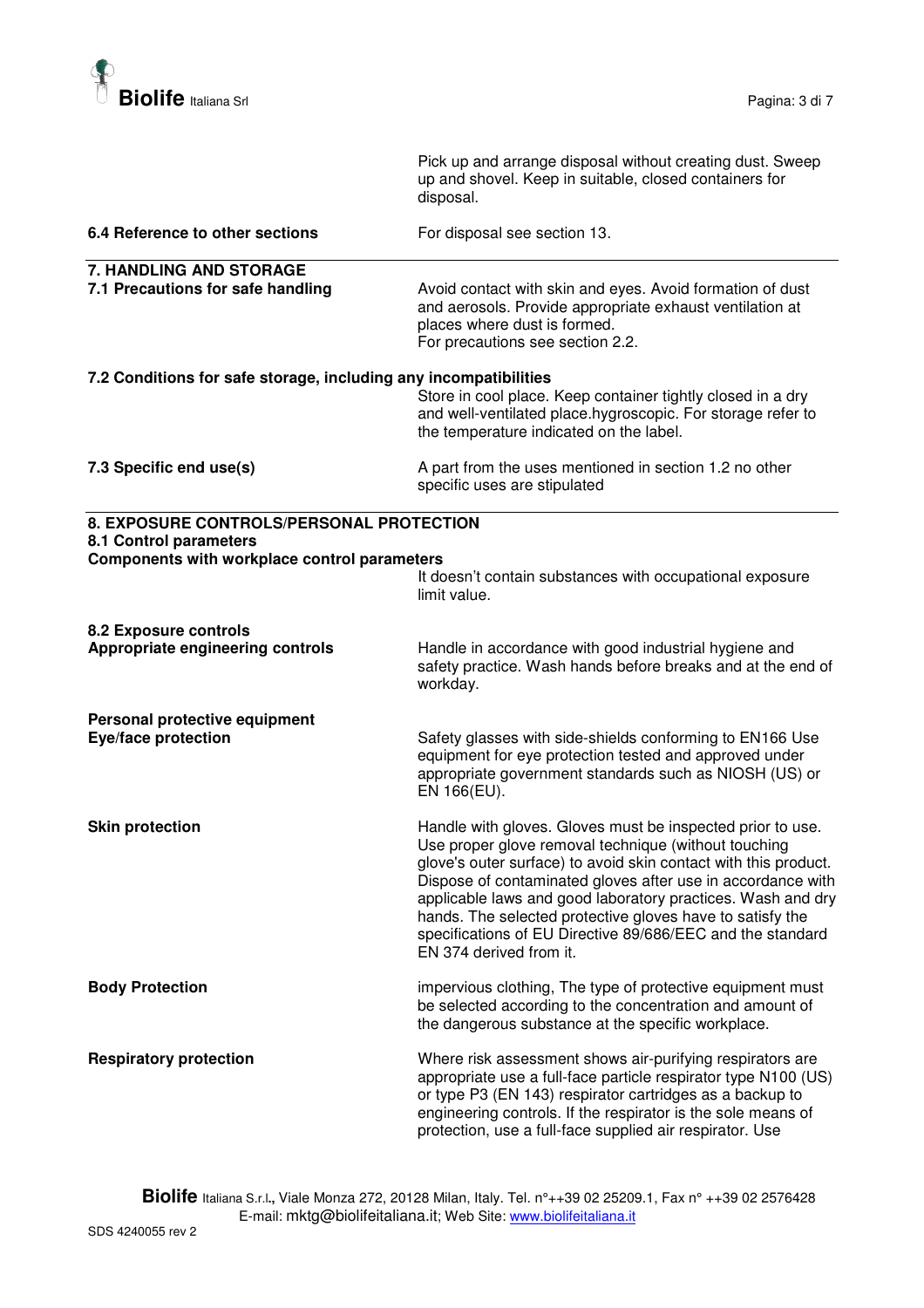

respirators and components tested and approved under appropriate government standards such as NIOSH (US) or CEN (EU).

| <b>Control of environmental exposure</b> | Prevent further leakage or spillage if safe to do so. Do not let |
|------------------------------------------|------------------------------------------------------------------|
|                                          | product enter drains.                                            |

#### **9. PHYSICAL AND CHEMICAL PROPERTIES 9.1 Information on basic physical and chemical properties**

| 3. Thuormanon on basic privilegia and chemical propernes |                                                  |
|----------------------------------------------------------|--------------------------------------------------|
| a) Appearance                                            | powder                                           |
| b) Odour                                                 | no data available                                |
| c) Odour Threshold                                       | no data available                                |
| d) pH                                                    | no data available                                |
| e) Melting point/freezing                                |                                                  |
| point                                                    | no data available                                |
| f) Initial boiling point and                             |                                                  |
| boiling range                                            | no data available                                |
| g) Flash point                                           | no data available                                |
| h) Evapouration rate                                     | no data available                                |
| i) Flammability (solid, gas)                             | no data available                                |
| i) Upper/lower                                           |                                                  |
| flammability or                                          |                                                  |
| explosive limits                                         | no data available                                |
| k) Vapour pressure                                       | no data available                                |
| I) Vapour density                                        | no data available                                |
| m) Relative density                                      | no data available                                |
| n) Water solubility                                      | no data available                                |
| o) Partition coefficient: noctanol/                      |                                                  |
| water                                                    | no data available                                |
| p) Auto-ignition                                         |                                                  |
| temperature                                              | no data available                                |
| q) Decomposition                                         |                                                  |
| temperature                                              | no data available                                |
| r) Viscosity                                             | no data available                                |
| s) Explosive properties                                  | no data available                                |
| t) Oxidizing properties                                  | no data available                                |
| 9.2 Other safety information                             | no data available                                |
|                                                          |                                                  |
| <b>10. STABILITY AND REACTIVITY</b>                      |                                                  |
| 10.1 Reactivity                                          | no data available                                |
|                                                          |                                                  |
| <b>10.2 Chemical stability</b>                           | Stable under recommended storage conditions      |
| 10.3 Possibility of hazardous reactions                  | no data available                                |
| <b>10.4 Conditions to avoid</b>                          | no data available                                |
|                                                          |                                                  |
| 10.5 Incompatible materials                              | Strong oxidizing agents, Strong acids            |
| 10.6 Hazardous decomposition products                    | Other decomposition products - no data available |
|                                                          | In the event of fire: see section 5              |
| <b>11. TOXICOLOGICAL INFORMATION</b>                     |                                                  |
| 11.1 Information on toxicological offects                |                                                  |

**11.1 Information on toxicological effects Acute toxicity Kanamycin Sulphate** LD50 Oral - rat - > 4.000 mg/kg

LD50 Intravenous - rat - 225 mg/kg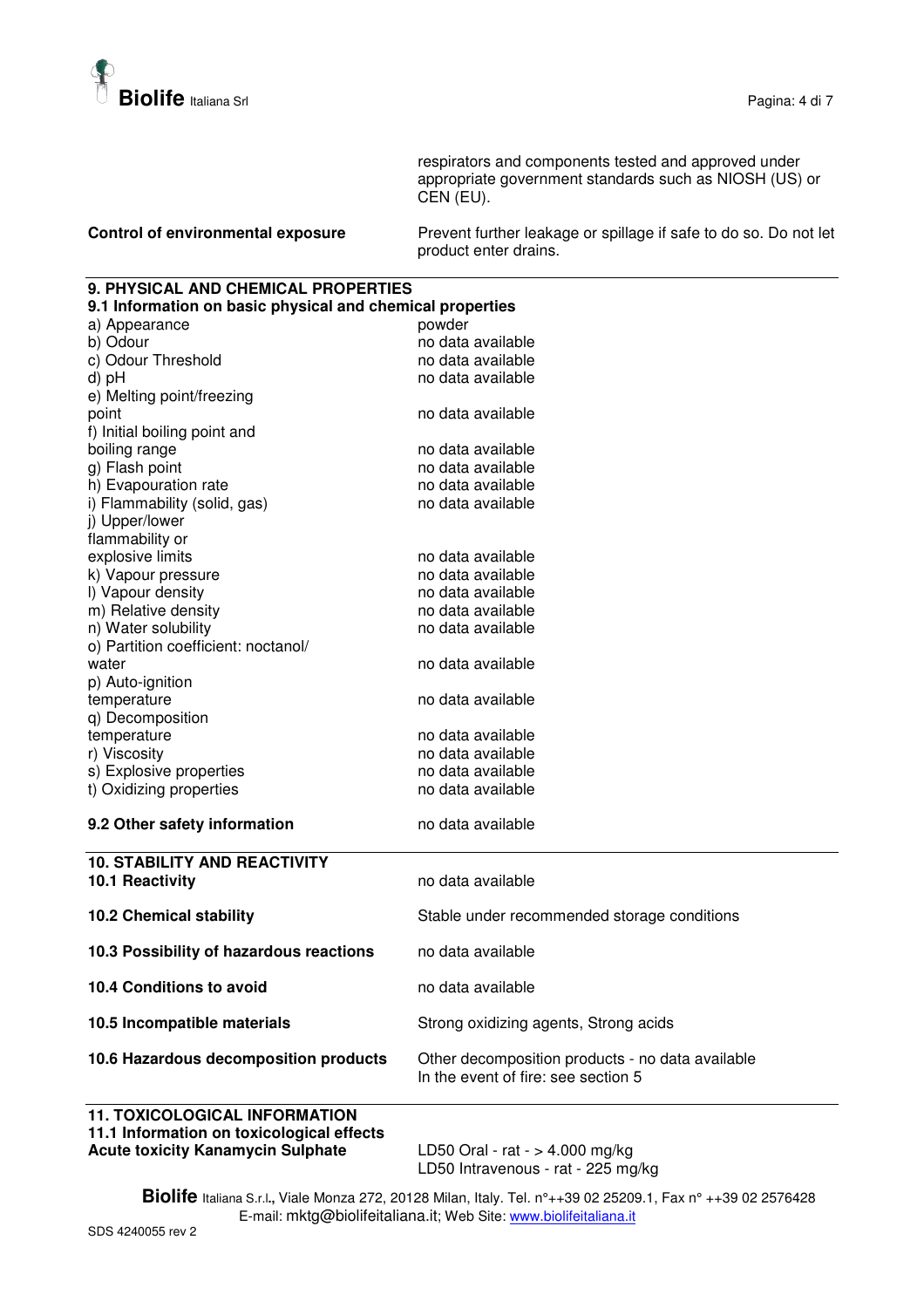

|                                                                         | LD50 Intramuscular - rat - $> 4.000$ mg/kg<br>LD50 Subcutaneous - rabbit - > 3 g/kg<br>LD50 Intravenous - rabbit - 550 mg/kg<br>LD50 Intramuscular - rabbit - $>$ 3 g/kg<br>LD50 Intraperitoneal - mouse - 1.353 mg/kg<br>LD50 Subcutaneous - mouse - 1.100 mg/kg<br>Remarks: Behavioral: Change in motor activity (specific<br>assay). Lungs, Thorax, or Respiration: Other<br>changes. Nutritional and Gross Metabolic: Changes in: Body<br>temperature decrease.<br>TDLo Intramuscular - rat - female - 4.400 mg/kg<br>TDLo Intramuscular - Child - 390 mg/kg<br>Remarks: Sense Organs and Special Senses (Nose, Eye,<br>Ear, and Taste): Ear: Change in acuity.<br>(consider the % weight in the product) |
|-------------------------------------------------------------------------|---------------------------------------------------------------------------------------------------------------------------------------------------------------------------------------------------------------------------------------------------------------------------------------------------------------------------------------------------------------------------------------------------------------------------------------------------------------------------------------------------------------------------------------------------------------------------------------------------------------------------------------------------------------------------------------------------------------|
| <b>Skin corrosion/irritation</b>                                        | no data available                                                                                                                                                                                                                                                                                                                                                                                                                                                                                                                                                                                                                                                                                             |
| Serious eye damage/eye irritation                                       | no data available                                                                                                                                                                                                                                                                                                                                                                                                                                                                                                                                                                                                                                                                                             |
| <b>Respiratory or skin sensitisation</b>                                | Prolonged or repeated exposure may cause allergic<br>reactions in certain sensitive individuals.                                                                                                                                                                                                                                                                                                                                                                                                                                                                                                                                                                                                              |
| Germ cell mutagenicity                                                  | no data available                                                                                                                                                                                                                                                                                                                                                                                                                                                                                                                                                                                                                                                                                             |
| Carcinogenicity                                                         | IARC: No component of this product present at levels<br>greater than or equal to 0.1% is identified as probable,<br>possible or confirmed human carcinogen by IARC.                                                                                                                                                                                                                                                                                                                                                                                                                                                                                                                                           |
| <b>Reproductive toxicity</b>                                            | Reproductive toxicity - rat - female - Intramuscular<br>Maternal Effects: Other effects. Specific Developmental<br>Abnormalities: Urogenital system.<br>Reproductive toxicity - rat - female - Subcutaneous<br>Effects on Embryo or Fetus: Fetal death. Specific<br>Developmental Abnormalities: Musculoskeletal system.<br>Reproductive toxicity - guinea pig - female - Intramuscular<br>Specific Developmental Abnormalities: Eye, ear.<br>Presumed human reproductive toxicant                                                                                                                                                                                                                            |
| Specific target organ toxicity - single exposure                        | no data available                                                                                                                                                                                                                                                                                                                                                                                                                                                                                                                                                                                                                                                                                             |
| Specific target organ toxicity - repeated exposure<br>no data available |                                                                                                                                                                                                                                                                                                                                                                                                                                                                                                                                                                                                                                                                                                               |
| <b>Aspiration hazard</b>                                                | no data available                                                                                                                                                                                                                                                                                                                                                                                                                                                                                                                                                                                                                                                                                             |
| <b>Additional Information</b>                                           | RTECS: NZ3225030<br>To the best of our knowledge, the chemical, physical, and<br>toxicological properties have not beenthoroughly<br>investigated.<br>Liver - Irregularities - Based on Human Evidence                                                                                                                                                                                                                                                                                                                                                                                                                                                                                                        |

# **12. ECOLOGICAL INFORMATION**

**12.1 Toxicity** no data available

#### 12.2 Persistence and degradability **no data available**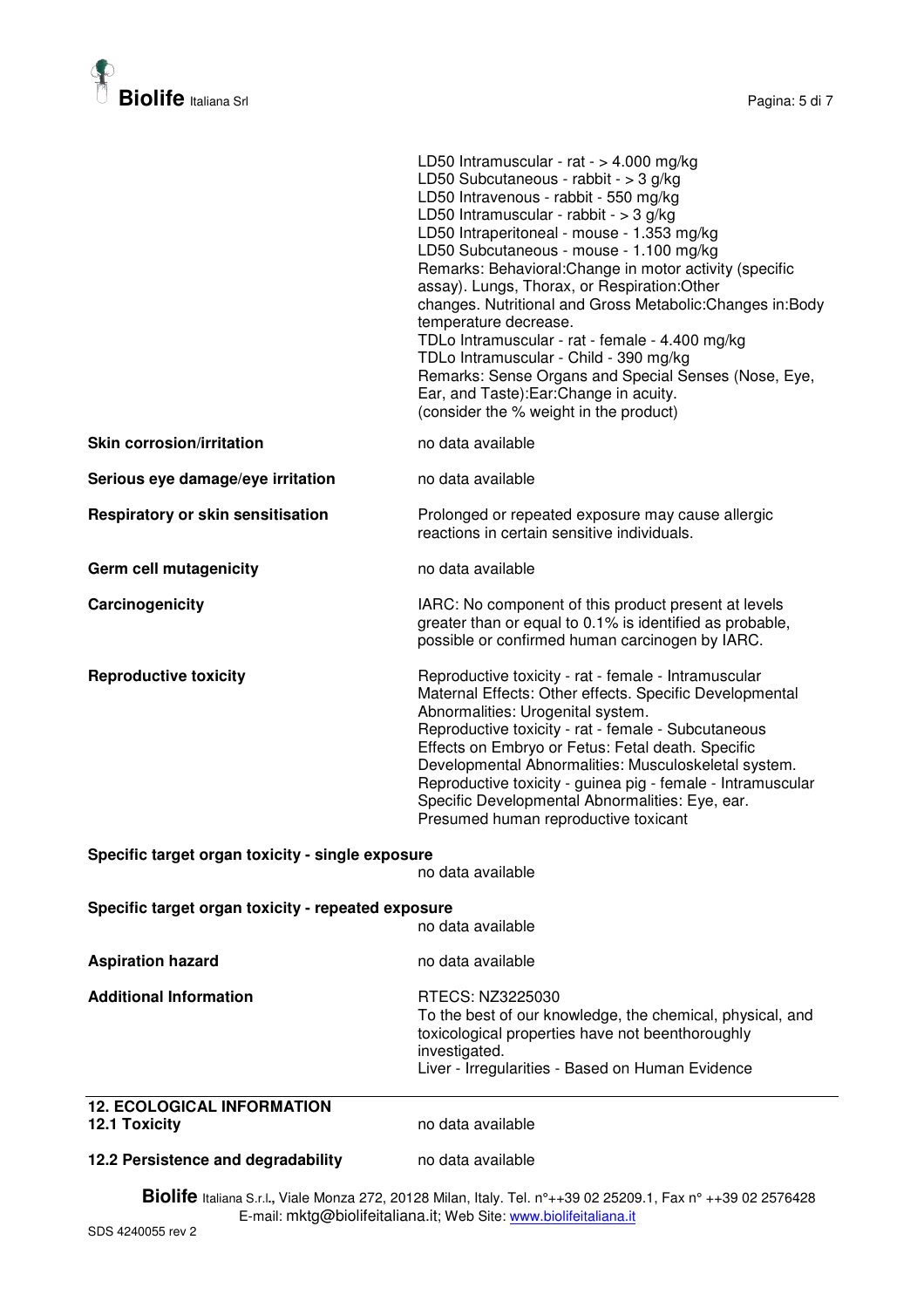

| 12.3 Bioaccumulative potential                                                       | no data available                                                                                                                                                                                                         |
|--------------------------------------------------------------------------------------|---------------------------------------------------------------------------------------------------------------------------------------------------------------------------------------------------------------------------|
| 12.4 Mobility in soil                                                                | no data available                                                                                                                                                                                                         |
| 12.5 Results of PBT and vPvB assessment                                              | PBT/vPvB assessment not available as chemical safety<br>assessment not required/not conducted                                                                                                                             |
| 12.6 Other adverse effects                                                           | no data available                                                                                                                                                                                                         |
| <b>13. DISPOSAL CONSIDERATIONS</b><br>13.1 Waste treatment methods<br><b>Product</b> | Offer surplus and non-recyclable solutions to a licensed<br>disposal company. Dissolve or mix the material with a<br>combustible solvent and burn in a chemical incinerator<br>equipped with an afterburner and scrubber. |
| <b>Contaminated packaging</b>                                                        | Dispose of as unused product.                                                                                                                                                                                             |
| <b>14. TRANSPORT INFORMATION</b><br>14.1 UN number                                   | ADR/RID: - IMDG: - IATA: -                                                                                                                                                                                                |
| 14.2 UN proper shipping name                                                         | ADR/RID: Not dangerous goods<br>IMDG: Not dangerous goods<br>IATA: Not dangerous goods                                                                                                                                    |
| 14.3 Transport hazard class(es)                                                      | ADR/RID: - IMDG: - IATA: -                                                                                                                                                                                                |
| 14.4 Packaging group                                                                 | ADR/RID: - IMDG: - IATA: -                                                                                                                                                                                                |
| <b>14.5 Environmental hazards</b>                                                    | ADR/RID: no IMDG Marine pollutant: no IATA: no                                                                                                                                                                            |
| 14.6 Special precautions for user                                                    | no data available                                                                                                                                                                                                         |

### **15. REGULATORY INFORMATION**

This safety datasheet complies with the requirements of Regulation (EC) No. 1907/2006.

**15.1 Safety, health and environmental regulations/legislation specific for the substance or mixture**  no data available

| <b>15.2 Chemical Safety Assessment</b>                                                                                                | no data available                                                  |
|---------------------------------------------------------------------------------------------------------------------------------------|--------------------------------------------------------------------|
| <b>16. OTHER INFORMATION</b><br><b>SECTION 16: Other information</b><br>Full text of H-Statements referred to under sections 2 and 3. |                                                                    |
| H360<br>Repr.                                                                                                                         | May damage fertility or the unborn child.<br>Reproductive toxicity |
| <b>Further information</b><br><b>Restrictions for use</b>                                                                             | No data available                                                  |
| <b>Training advice</b>                                                                                                                | No data available                                                  |
| <b>References</b>                                                                                                                     | No data available                                                  |

The information in this MSDS was obtained from current and reliable sources. Anyone using this information is solely responsible for the accuracy and applicability of this information to a particular use or situation.